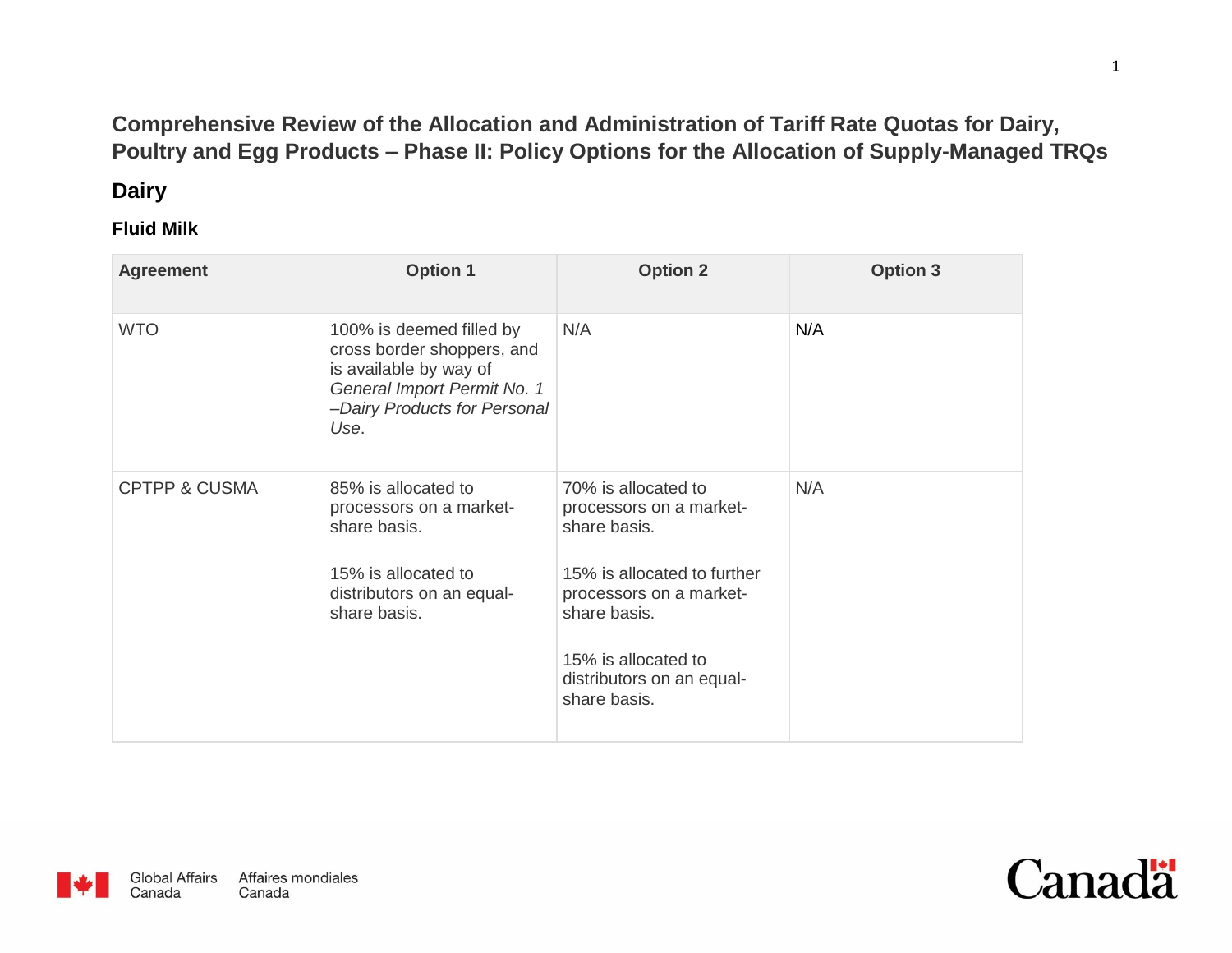## **Cream**

| <b>Agreement</b>         | <b>Option 1</b>                                                                                                               | <b>Option 2</b>                                                                                                                                                                                                                                                         | <b>Option 3</b> |
|--------------------------|-------------------------------------------------------------------------------------------------------------------------------|-------------------------------------------------------------------------------------------------------------------------------------------------------------------------------------------------------------------------------------------------------------------------|-----------------|
| <b>WTO</b>               | 100% is allocated to<br>distributors on a pro-rata<br>basis.                                                                  | 100% is allocated to<br>distributors on an equal-share<br>basis.                                                                                                                                                                                                        | N/A             |
| <b>CPTPP &amp; CUSMA</b> | on a market-share basis.<br>10% is allocated to further<br>processors on a market-share<br>basis.<br>on an equal-share basis. | 80% is allocated to processors 70% is allocated to processors N/A<br>on a market-share basis.<br>15% is allocated to further<br>processors on a market-share<br>basis.<br>10% is allocated to distributors 15% is allocated to distributors<br>on an equal-share basis. |                 |

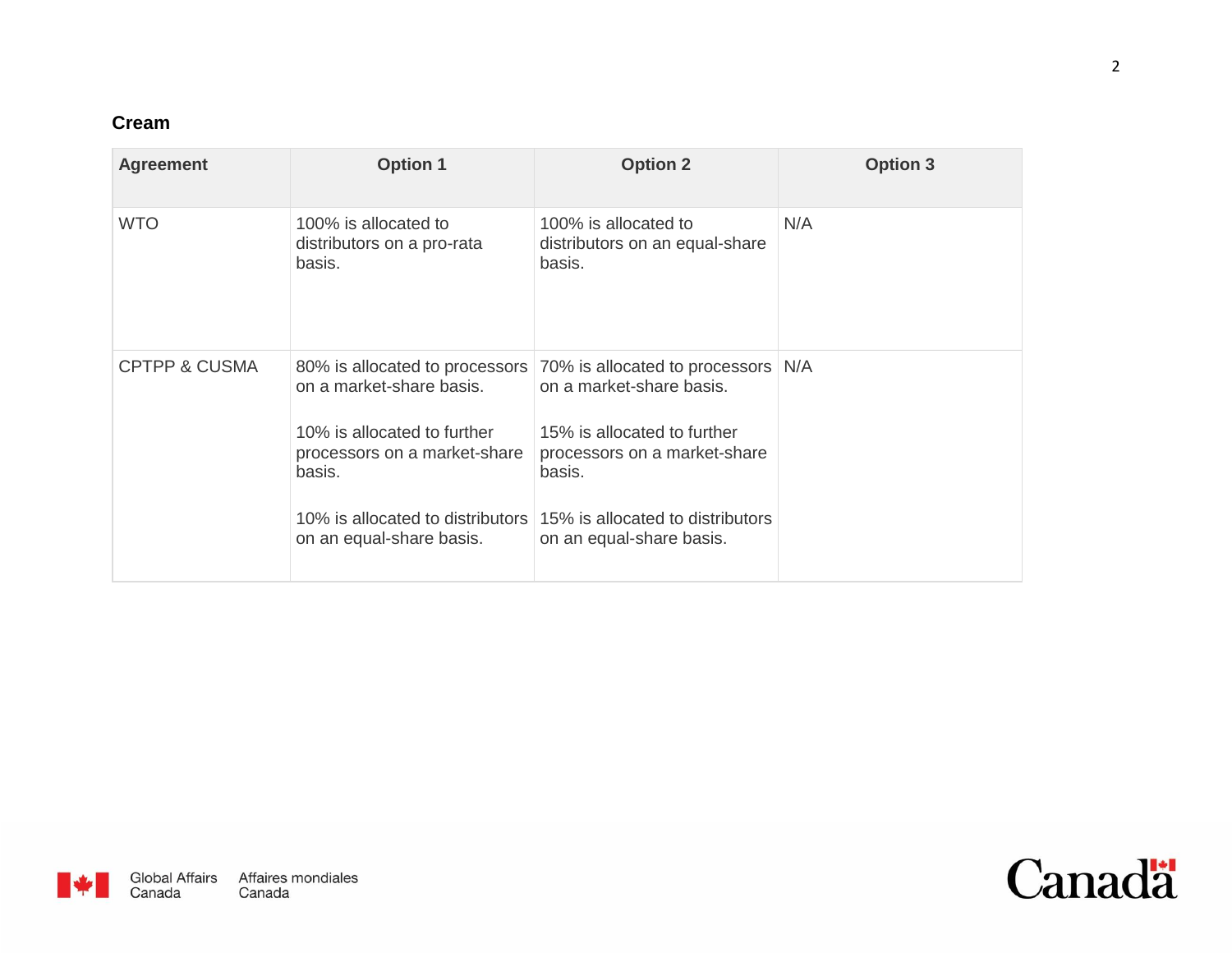#### **Butter**

| <b>Agreement</b>         | <b>Option 1</b>                                                                                                                                                   | <b>Option 2</b>                                                                                                                                                                                                                   | <b>Option 3</b> |
|--------------------------|-------------------------------------------------------------------------------------------------------------------------------------------------------------------|-----------------------------------------------------------------------------------------------------------------------------------------------------------------------------------------------------------------------------------|-----------------|
| <b>WTO</b>               | 100% is allocated to the<br>Canadian Dairy Commission.                                                                                                            | 70% is allocated to processors N/A<br>on a market-share basis.<br>15% is allocated to further<br>processors on a market-share<br>basis.<br>15% is allocated to distributors<br>on a market-share basis.                           |                 |
| <b>CPTPP &amp; CUSMA</b> | on a market-share basis.<br>10% is allocated to further<br>processors on a market-share<br>basis.<br>10% is allocated to distributors<br>on an equal-share basis. | 80% is allocated to processors 70% is allocated to processors<br>on a market-share basis.<br>15% is allocated to further<br>processors on a market-share<br>basis.<br>15% is allocated to distributors<br>on a equal-share basis. | N/A             |

\*CUSMA butter TRQ also includes cream powder, but given the higher value of butter to cream powder, the Department will allocate this TRQ on assumption that it will be used almost exclusively for butter.



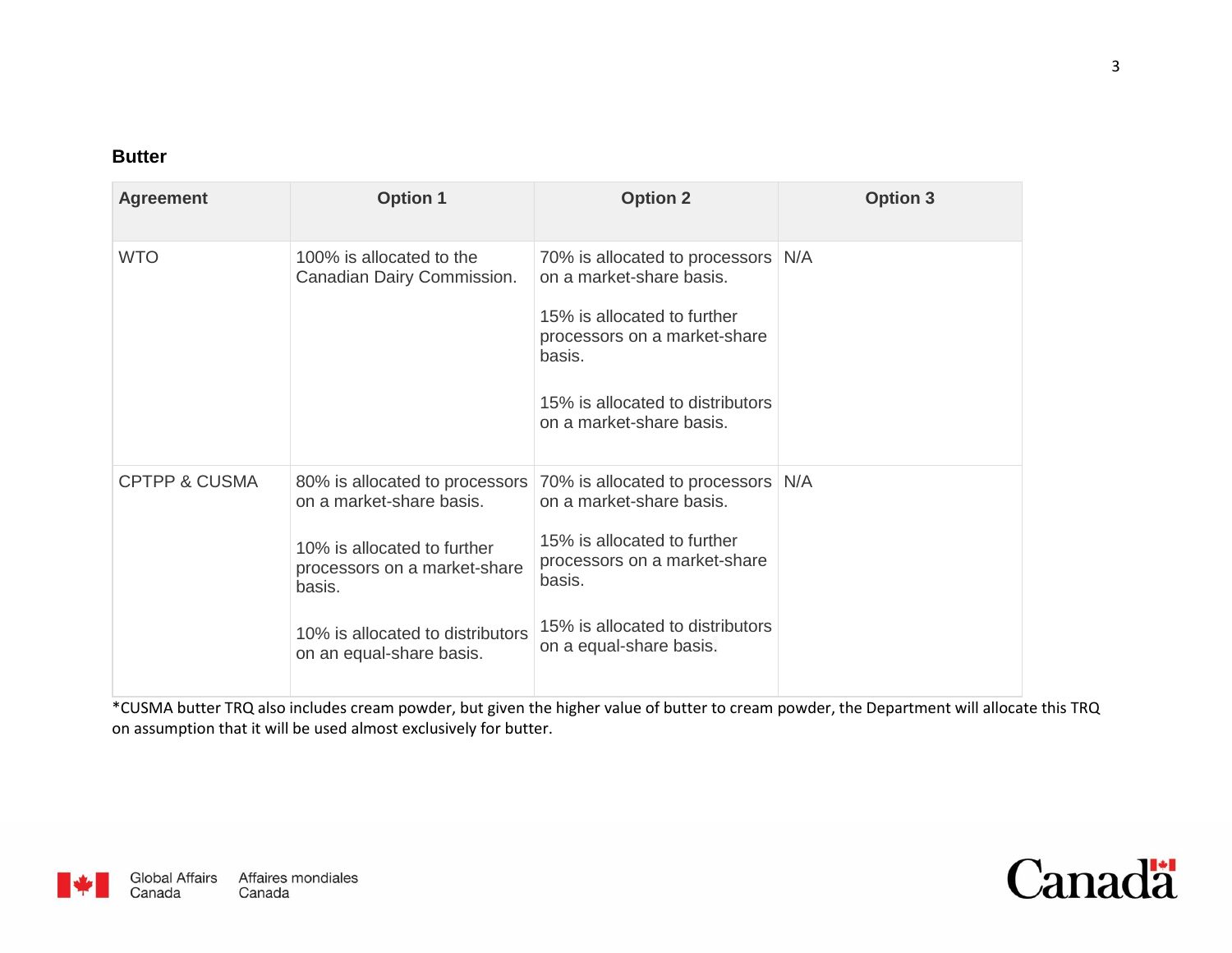#### **Skim Milk Powder; Milk Powder; and Cream Powder\***

| <b>Agreement</b> | <b>Option 1</b>                                                                                                               | <b>Option 2</b>                                                                                                                                                                                                                                                         | <b>Option 3</b> |
|------------------|-------------------------------------------------------------------------------------------------------------------------------|-------------------------------------------------------------------------------------------------------------------------------------------------------------------------------------------------------------------------------------------------------------------------|-----------------|
| CPTPP** & CUSMA  | on a market-share basis.<br>10% is allocated to further<br>processors on a market-share<br>basis.<br>on an equal-share basis. | 80% is allocated to processors 70% is allocated to processors N/A<br>on a market-share basis.<br>15% is allocated to further<br>processors on a market-share<br>basis.<br>10% is allocated to distributors 15% is allocated to distributors<br>on an equal-share basis. |                 |

\* These options apply to the separate TRQs for these products that are established under CPTPP and CUSMA (five TRQs in total).

\*\* CPTPP includes a discrete TRQ for cream powder. See footnote on the butter TRQ for discussion on cream powder in CUSMA.

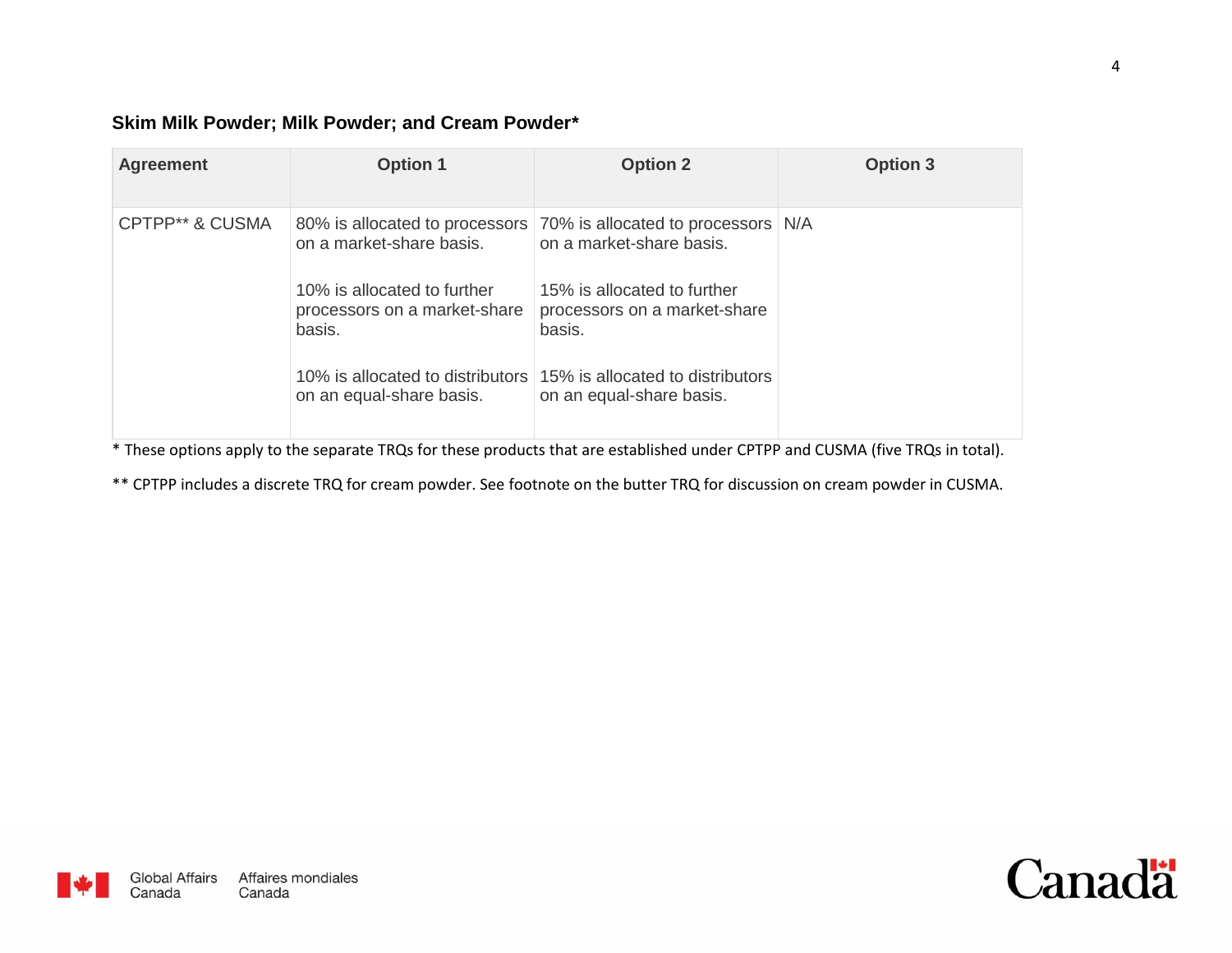### **Buttermilk Powder**

| <b>Agreement</b> | <b>Option 1</b>                                                                                                                                                                                     | <b>Option 2</b>                                                                                                                                                                                         | <b>Option 3</b> |
|------------------|-----------------------------------------------------------------------------------------------------------------------------------------------------------------------------------------------------|---------------------------------------------------------------------------------------------------------------------------------------------------------------------------------------------------------|-----------------|
| <b>WTO</b>       | 100% is allocated to historical<br>allocation holders.                                                                                                                                              | 100% is allocated to<br>distributors on an equal-share<br>basis.                                                                                                                                        | N/A             |
| CPTPP & CUSMA    | 80% is allocated to processors<br>on a market-share basis.<br>10% is allocated to further<br>processors on a market-share<br>basis.<br>10% is allocated to distributors<br>on an equal-share basis. | 70% is allocated to processors N/A<br>on a market-share basis.<br>15% is allocated to further<br>processors on a market-share<br>basis.<br>15% is allocated to distributors<br>on an equal-share basis. |                 |

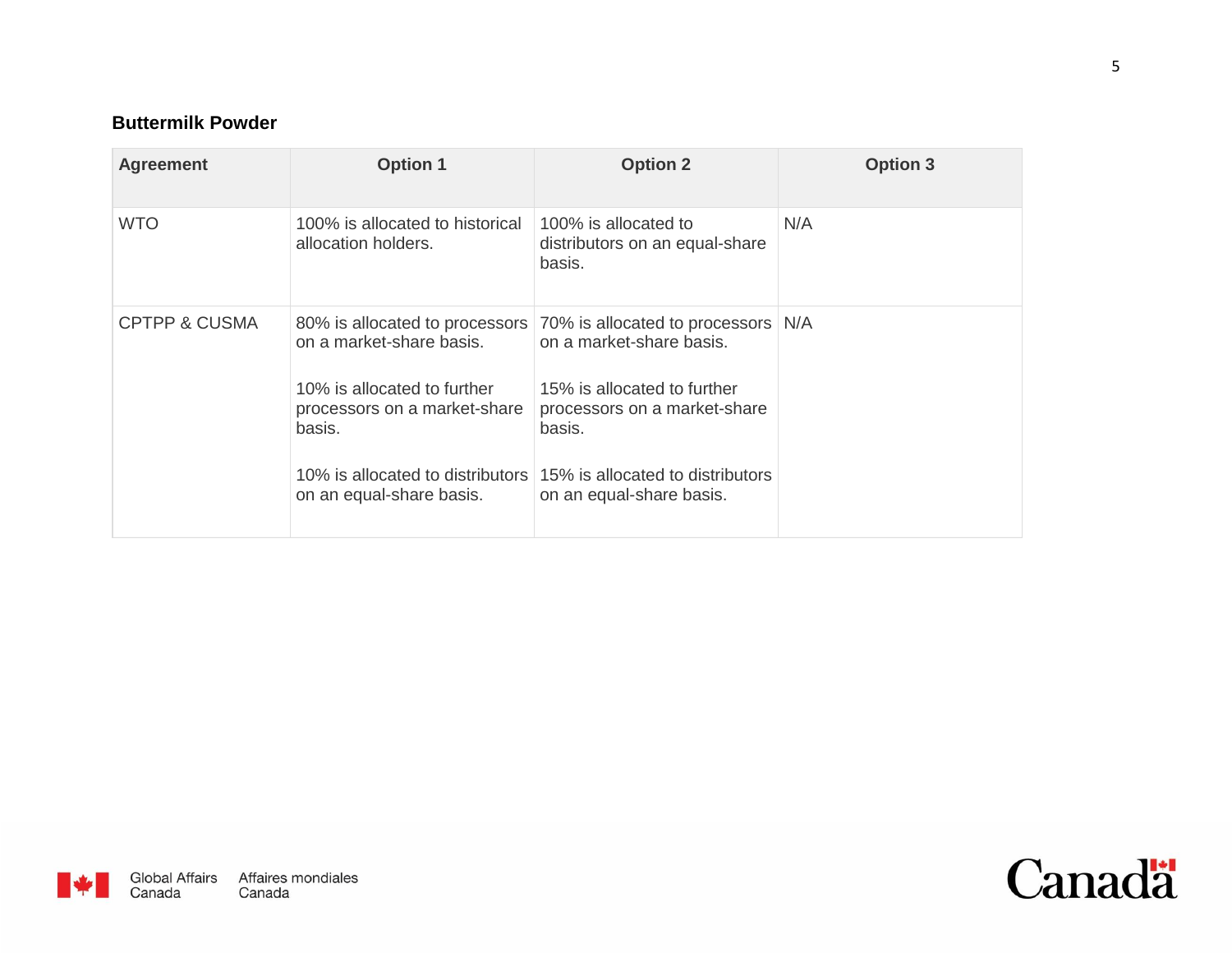## **Whey Powder**

| <b>Agreement</b>         | <b>Option 1</b>                                                                                                                                                                                     | <b>Option 2</b>                                                                                                                                                                                     | <b>Option 3</b>                                                                                                     |
|--------------------------|-----------------------------------------------------------------------------------------------------------------------------------------------------------------------------------------------------|-----------------------------------------------------------------------------------------------------------------------------------------------------------------------------------------------------|---------------------------------------------------------------------------------------------------------------------|
| <b>WTO</b>               | 100% is allocated to<br>processors and further<br>processors on a pro-rata<br>basis.                                                                                                                | 100% is allocated on-demand<br>to any registered client of the<br>Department's Export and<br>Import Control System.                                                                                 | N/A                                                                                                                 |
| <b>CPTPP &amp; CUSMA</b> | 80% is allocated to processors<br>on a market-share basis.<br>10% is allocated to further<br>processors on a market-share<br>basis.<br>10% is allocated to distributors<br>on an equal-share basis. | 70% is allocated to processors<br>on a market-share basis.<br>15% is allocated to further<br>processors on a market-share<br>basis.<br>15% is allocated to distributors<br>on an equal-share basis. | 100% is allocated on-demand<br>to any registered client of the<br>Department's Export and<br>Import Control System. |

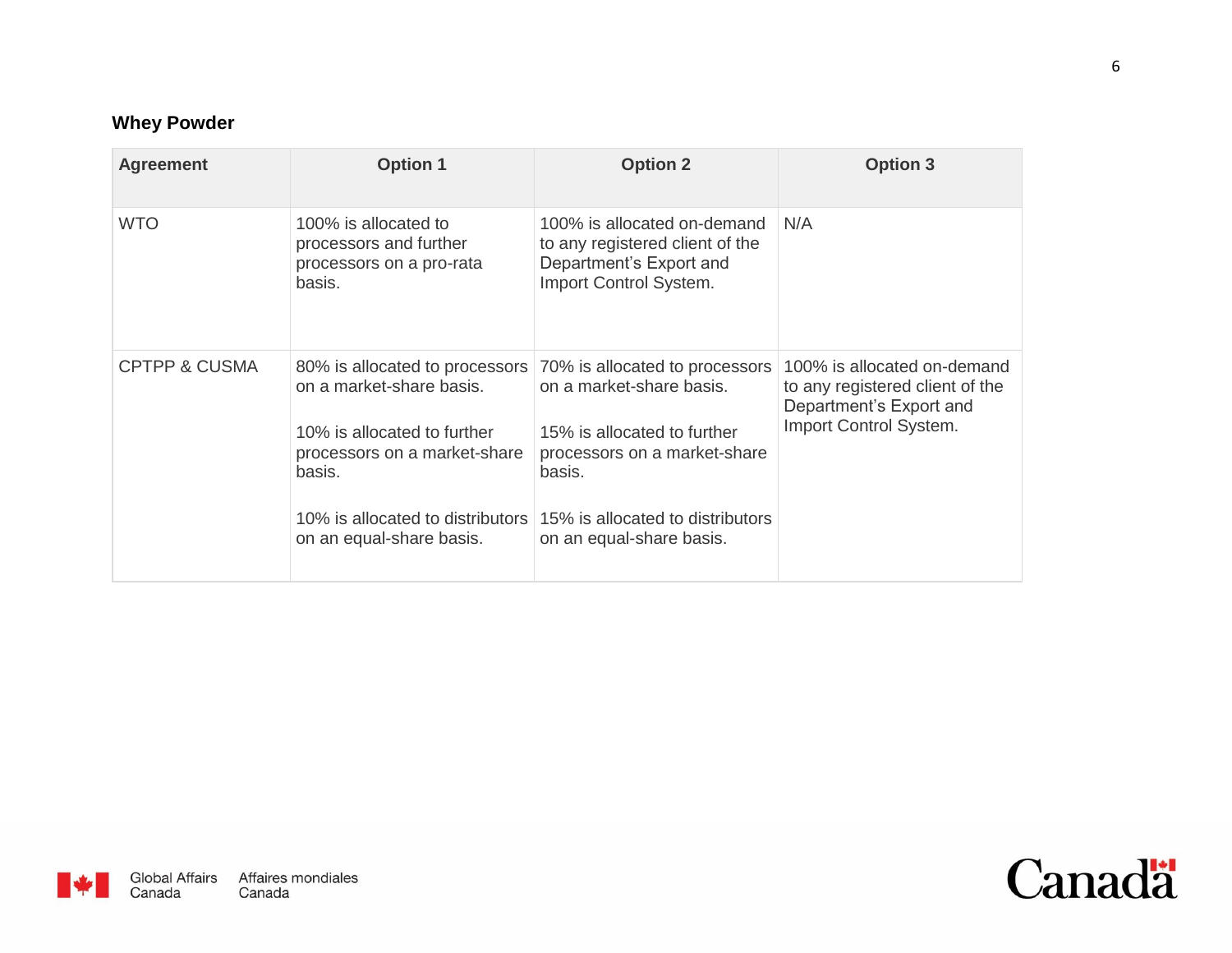## **Concentrated Milk**

| <b>Agreement</b>         | <b>Option 1</b>                                        | <b>Option 2</b>                                                                                                                                                                            | <b>Option 3</b> |
|--------------------------|--------------------------------------------------------|--------------------------------------------------------------------------------------------------------------------------------------------------------------------------------------------|-----------------|
| <b>WTO</b>               | 100% is allocated to historical<br>allocation holders. | 100% is allocated to<br>distributors on an equal-share<br>basis.                                                                                                                           | N/A             |
| <b>CPTPP &amp; CUSMA</b> | on a market-share basis.<br>on an equal-share basis.   | 85% is allocated to processors 75% is allocated to processors<br>on a market-share basis.<br>15% is allocated to distributors 25% is allocated to distributors<br>on an equal-share basis. | N/A             |

## **Yogurt**

| <b>Agreement</b> | <b>Option 1</b>                                                  | <b>Option 2</b>                                                                                                       | <b>Option 3</b> |
|------------------|------------------------------------------------------------------|-----------------------------------------------------------------------------------------------------------------------|-----------------|
| <b>WTO</b>       | 100% is allocated to<br>distributors on an equal-share<br>basis. | TRQ is allocated first to<br>historical allocation holders,<br>and second to distributors on<br>an equal-share basis. | N/A             |



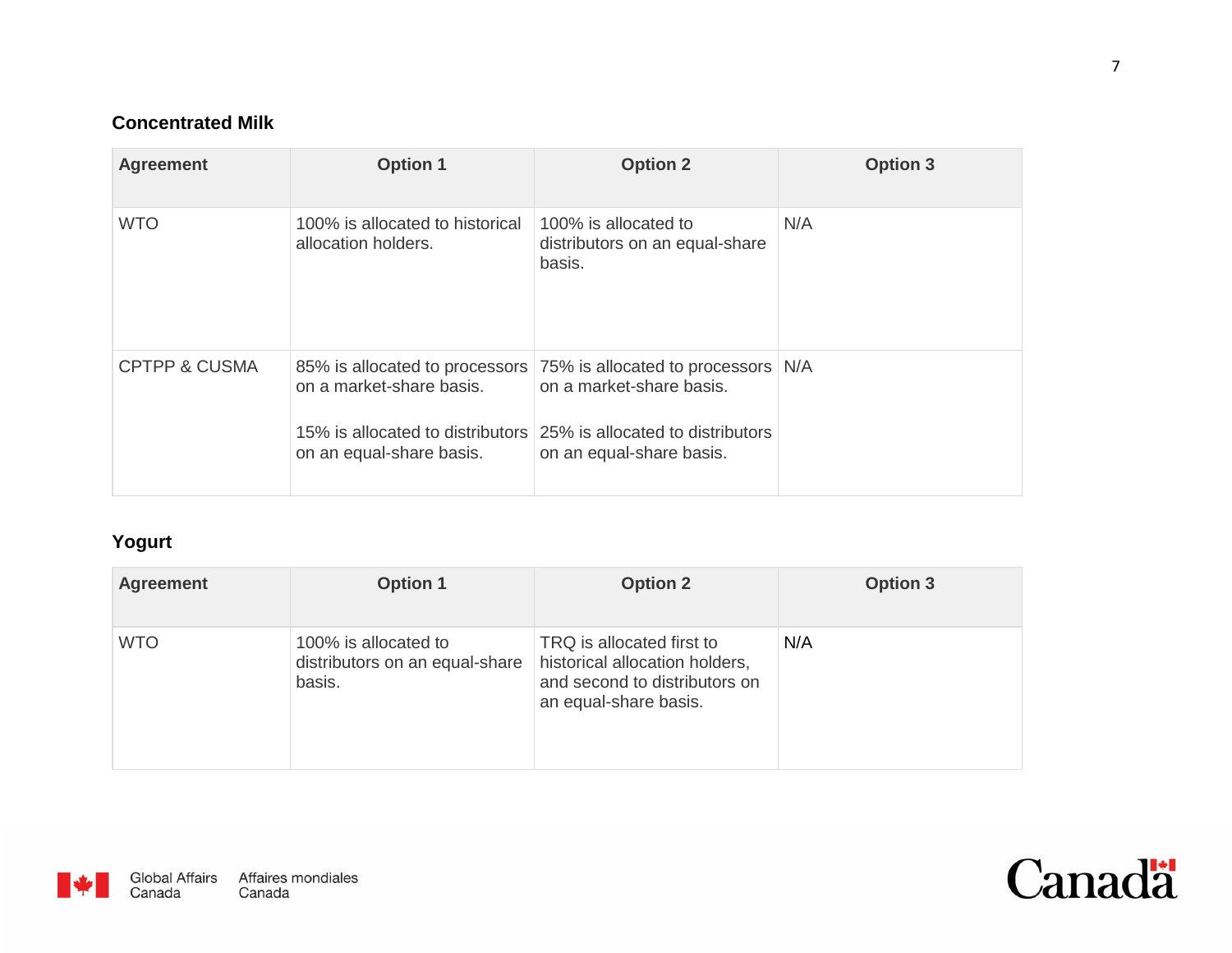# **Yogurt and Buttermilk**

| <b>Agreement</b>         | <b>Option 1</b>                                                       | <b>Option 2</b>                                              | <b>Option 3</b>                                                       |
|--------------------------|-----------------------------------------------------------------------|--------------------------------------------------------------|-----------------------------------------------------------------------|
| <b>CPTPP &amp; CUSMA</b> | 80% is allocated to processors<br>on a market-share basis.            | 85% is allocated to processors<br>on a market-share basis.   | 70% is allocated to processors<br>on a market-share basis.            |
|                          | 10% is allocated to further<br>processors on a market-share<br>basis. | 15% is allocated to distributors<br>on an equal-share basis. | 15% is allocated to further<br>processors on a market-share<br>basis. |
|                          | 10% is allocated to distributors<br>on an equal-share basis.          |                                                              | 15% is allocated to distributors<br>on an equal-share basis.          |

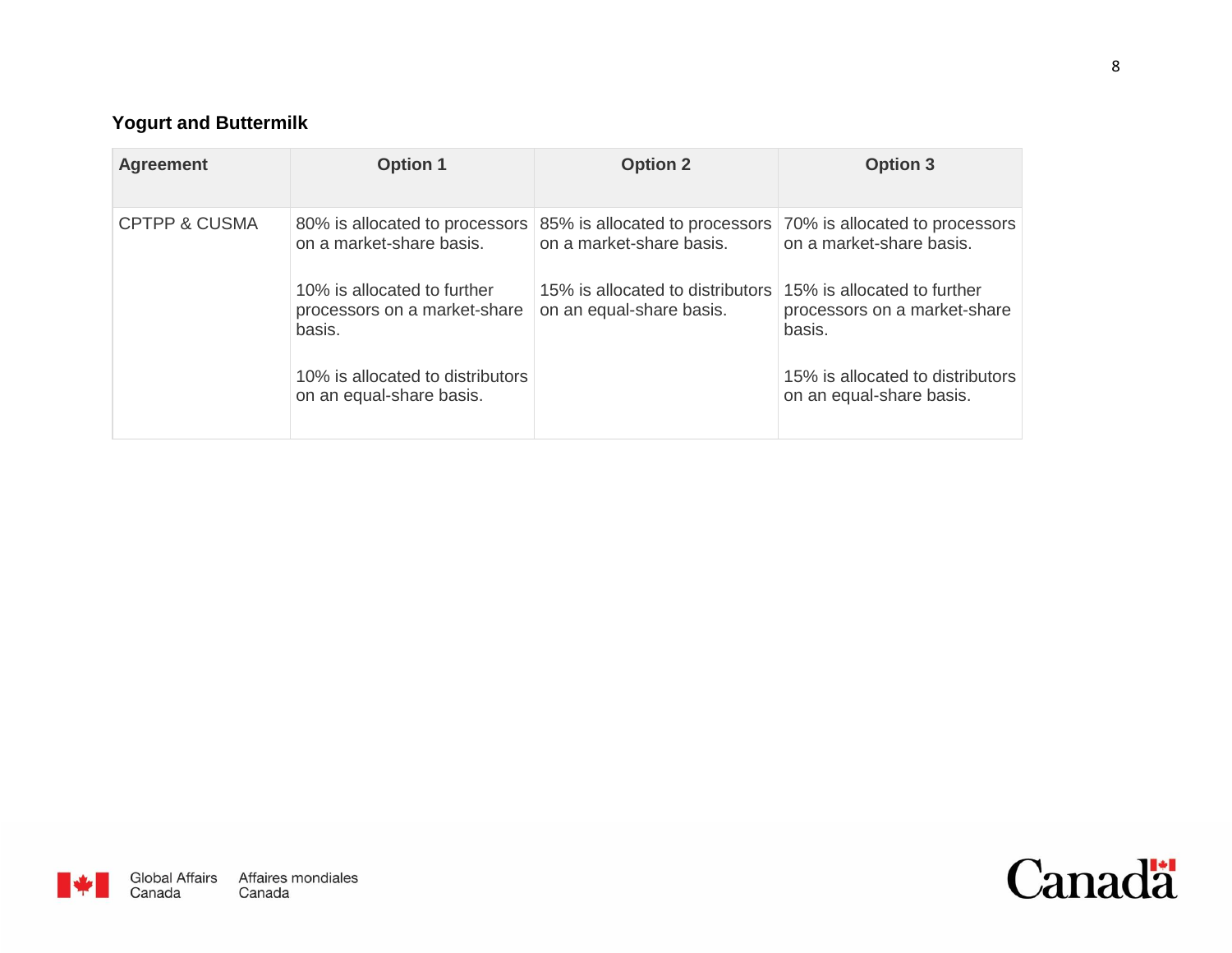## **Products of Natural Milk Constituents**

| <b>Agreement</b>         | <b>Option 1</b>                                                                                                                                                                                                                                                                                                    | <b>Option 2</b>                                                                                                                                                                                              | <b>Option 3</b>                                                                                                                                                                                              |
|--------------------------|--------------------------------------------------------------------------------------------------------------------------------------------------------------------------------------------------------------------------------------------------------------------------------------------------------------------|--------------------------------------------------------------------------------------------------------------------------------------------------------------------------------------------------------------|--------------------------------------------------------------------------------------------------------------------------------------------------------------------------------------------------------------|
| <b>WTO</b>               | 100% is allocated to<br>processors and further<br>processors either on an<br>equal-share basis, or if the<br>amount requested by any<br>applicant is less than the<br>pure equal-share amount,<br>they will receive the lesser<br>amount requested and the<br>surplus is redistributed on an<br>equal-share basis. | 80% is allocated to<br>processors on a market-<br>share basis.<br>10% is allocated to further<br>processors on a market-<br>share basis.<br>10% is allocated to<br>distributors on an equal-<br>share basis. | 70% is allocated to<br>processors on a market-<br>share basis.<br>20% is allocated to further<br>processors on a market-<br>share basis.<br>10% is allocated to<br>distributors on an equal-<br>share basis. |
| <b>CPTPP &amp; CUSMA</b> | 80% is allocated to<br>processors on a market-<br>share basis.<br>10% is allocated to further<br>processors on a market-<br>share basis.<br>10% is allocated to<br>distributors on an equal-<br>share basis.                                                                                                       | 70% is allocated to<br>processors on a market-<br>share basis.<br>20% is allocated to further<br>processors on a market-<br>share basis.<br>10% is allocated to<br>distributors on an equal-<br>share basis. | N/A                                                                                                                                                                                                          |



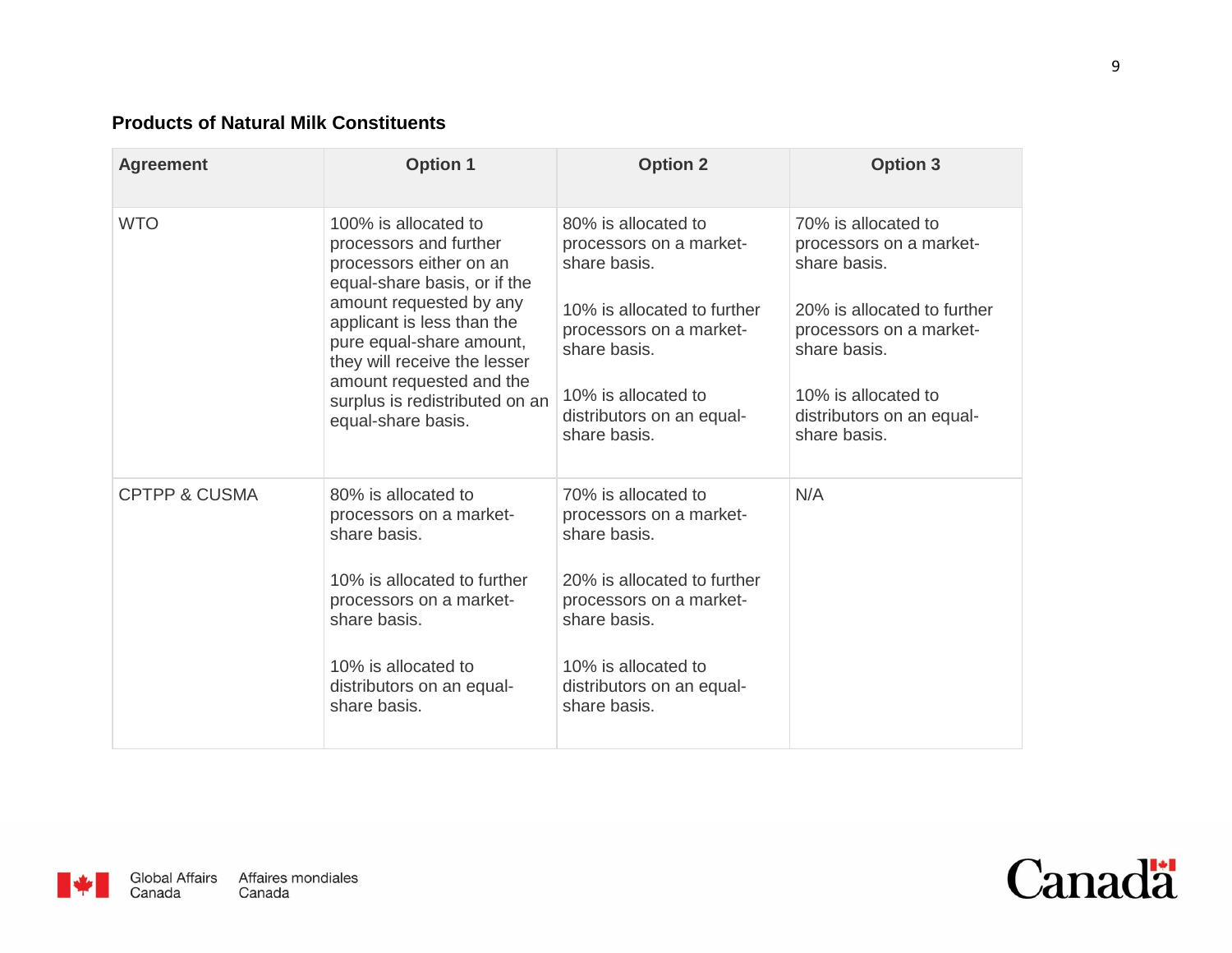## **Cheese of All Types**

| <b>Agreement</b>          | <b>Option 1</b>                                                                                                                                                           | <b>Option 2</b>                                                                                                                                                    | <b>Option 3</b>                                                                                                                    |
|---------------------------|---------------------------------------------------------------------------------------------------------------------------------------------------------------------------|--------------------------------------------------------------------------------------------------------------------------------------------------------------------|------------------------------------------------------------------------------------------------------------------------------------|
| <b>WTO</b>                | 100% is allocated to<br>historical allocation holders.                                                                                                                    | 60% is allocated to<br>processors on a market-<br>share basis.<br>35% is allocated to<br>distributors on a market-<br>share basis.<br>5% is allocated to retailers | 60% is allocated to<br>processors on a market-<br>share basis.<br>40% is allocated to<br>distributors on a market-<br>share basis. |
|                           |                                                                                                                                                                           | on a market-share basis.                                                                                                                                           |                                                                                                                                    |
| <b>CPTPP* &amp; CUSMA</b> | 85% is allocated to<br>processors on a market-<br>share basis.<br>15% is allocated to<br>distributors on an equal-<br>share basis.                                        | 75% is allocated to<br>processors on a market-<br>share basis.<br>25% is allocated to<br>distributors on an equal-<br>share basis.                                 | N/A                                                                                                                                |
| <b>CETA</b>               | 50% is allocated to<br>processors on a market-<br>share basis.<br>50% is allocated to<br>distributors and retailers on a distributors on a market-<br>market-share basis. | 50% is allocated to<br>processors on a market-<br>share basis.<br>50% is allocated to<br>share basis.                                                              | N/A                                                                                                                                |

\*For CPTPP, these options cover the overlapping TRQs for Cheese of All Types and Mozzarella and Prepared Cheese.



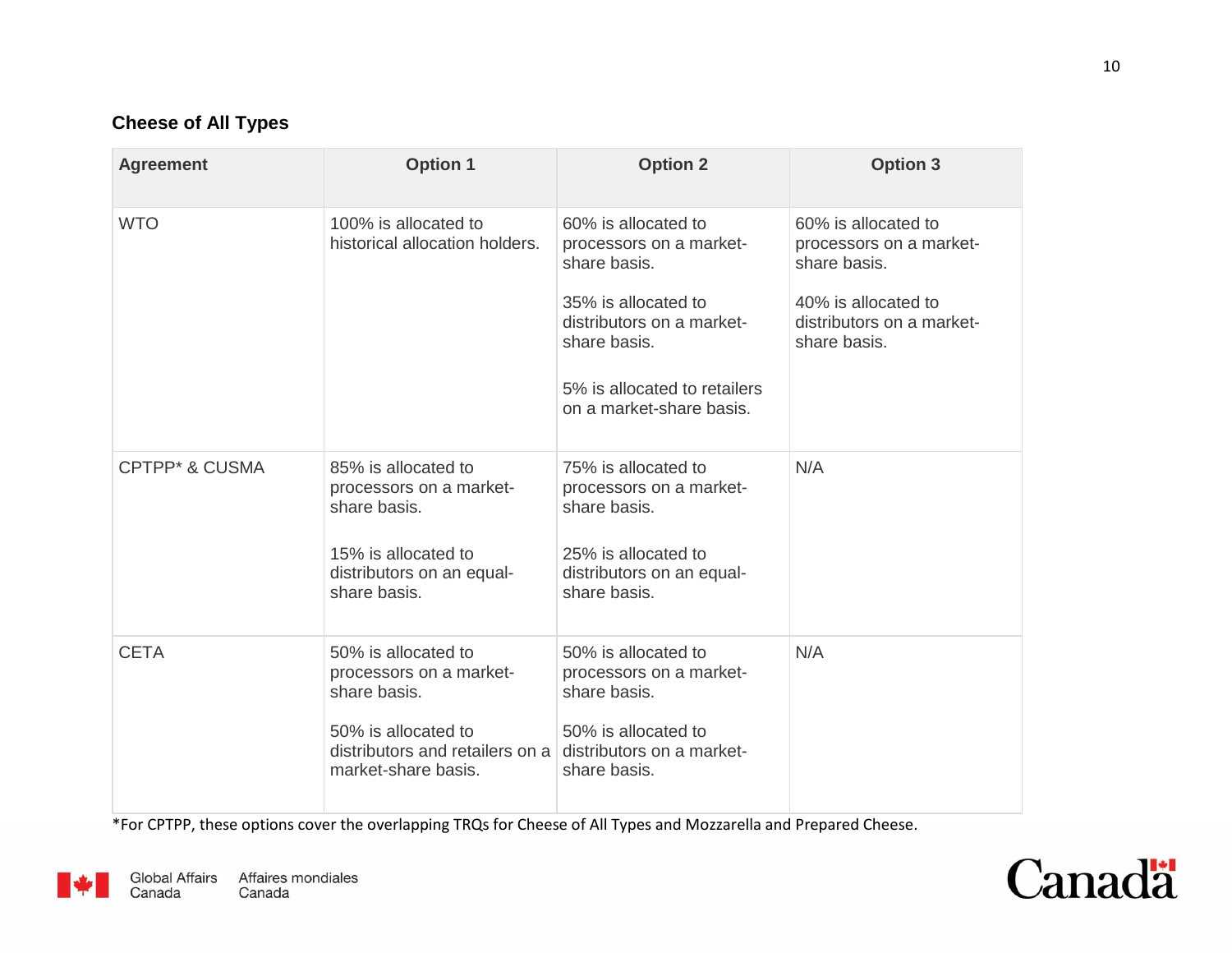### **Industrial Cheese**

| <b>Agreement</b>         | <b>Option 1</b>                                                                                                                     | <b>Option 2</b>                                                                                                                     | <b>Option 3</b>                                                                                                     |
|--------------------------|-------------------------------------------------------------------------------------------------------------------------------------|-------------------------------------------------------------------------------------------------------------------------------------|---------------------------------------------------------------------------------------------------------------------|
| <b>CETA</b>              | 100% is allocated to further<br>processors on a market-share<br>basis.                                                              | 50% is allocated to processors<br>on a market-share basis.<br>50% is allocated to further<br>processors on a market-share<br>basis. | 100% is allocated on-demand<br>to any registered client of the<br>Department's Export and<br>Import Control System. |
| <b>CPTPP &amp; CUSMA</b> | 80% is allocated to processors<br>on a market-share basis.<br>20% is allocated to further<br>processors on a market-share<br>basis. | 50% is allocated to processors<br>on a market-share basis.<br>50% is allocated to further<br>processors on a market-share<br>basis. | 100% is allocated on-demand<br>to any registered client of the<br>Department's Export and<br>Import Control System. |

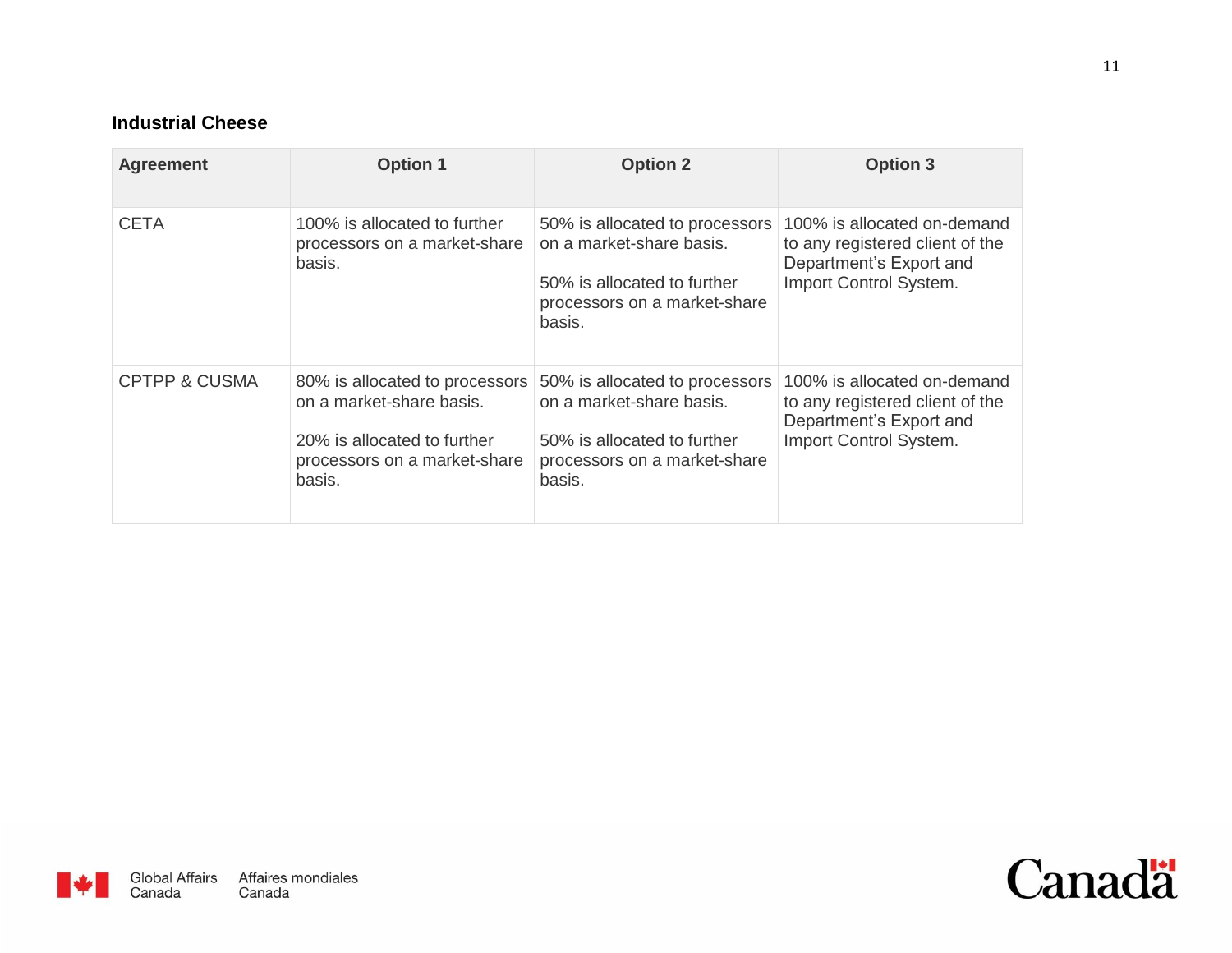## **Ice Cream and Ice Cream Mixes**

| <b>Agreement</b>         | <b>Option 1</b>                                                                                                                                                 | <b>Option 2</b>                                                                                                                                                                                                                      | <b>Option 3</b> |
|--------------------------|-----------------------------------------------------------------------------------------------------------------------------------------------------------------|--------------------------------------------------------------------------------------------------------------------------------------------------------------------------------------------------------------------------------------|-----------------|
| <b>WTO</b>               | TRQ is allocated first to<br>historical allocation holders,<br>and second to distributors on<br>an equal-share basis.                                           | 100% is allocated to<br>distributors on an equal-share<br>basis.                                                                                                                                                                     | N/A             |
| <b>CPTPP &amp; CUSMA</b> | 80% is allocated to processors<br>on a market-share basis.<br>10% is allocated to further<br>processors on a market-share<br>basis.<br>on an equal-share basis. | 60% is allocated to processors<br>on a market-share basis.<br>10% is allocated to further<br>processors on a market-share<br>basis.<br>10% is allocated to distributors 30% is allocated to distributors<br>on an equal-share basis. | N/A             |

#### **Milk Protein Substances**

| <b>Agreement</b> | <b>Option 1</b>                                                                                                     | <b>Option 2</b> | <b>Option 3</b> |
|------------------|---------------------------------------------------------------------------------------------------------------------|-----------------|-----------------|
| <b>WTO</b>       | 100% is allocated on-demand<br>to any registered client of the<br>Department's Export and<br>Import Control System. | N/A             | N/A             |



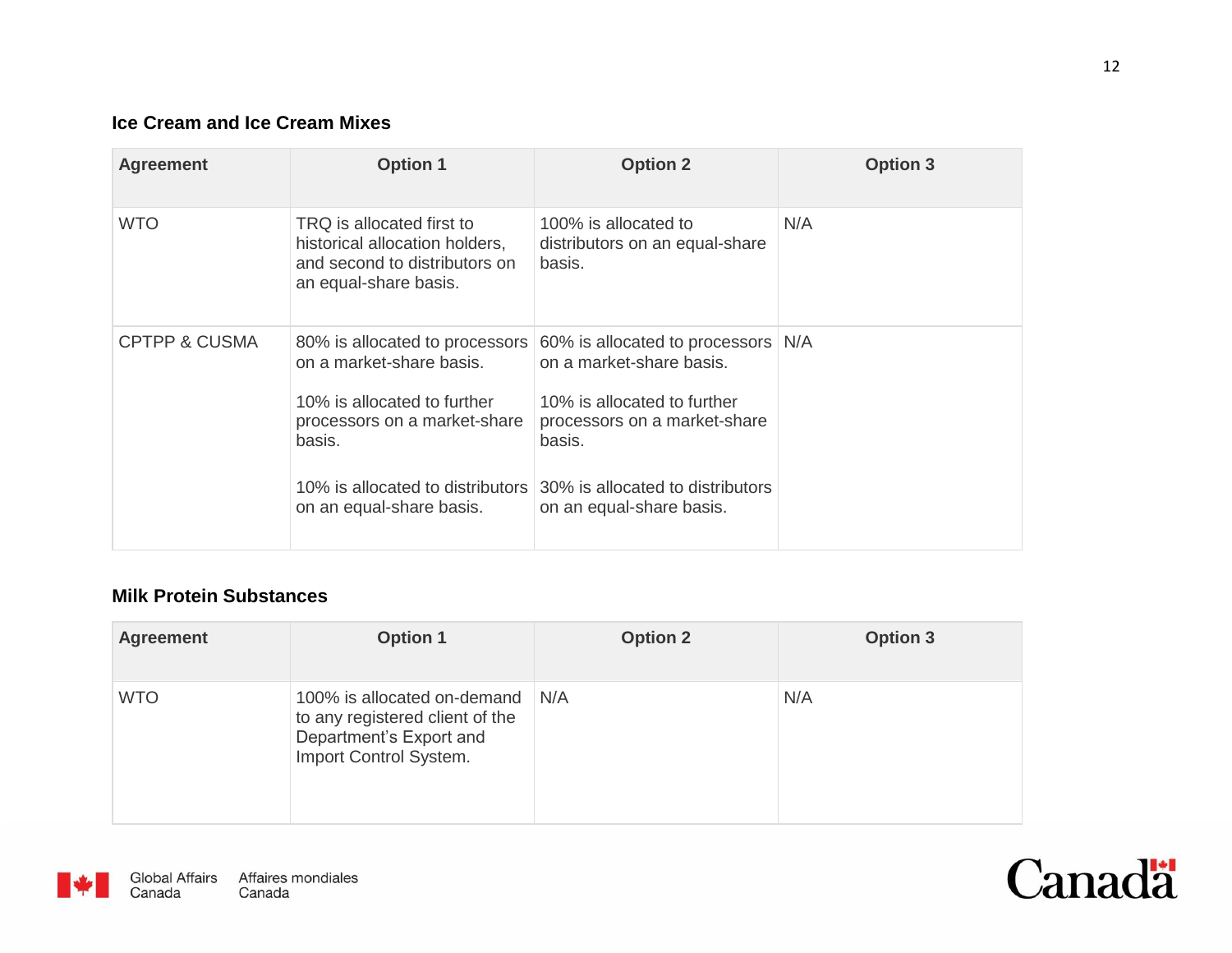## **Other Dairy**

| <b>Agreement</b>         | <b>Option 1</b>                                                                                                                                                                                              | <b>Option 2</b>                                                                                                                                                                                              | <b>Option 3</b> |
|--------------------------|--------------------------------------------------------------------------------------------------------------------------------------------------------------------------------------------------------------|--------------------------------------------------------------------------------------------------------------------------------------------------------------------------------------------------------------|-----------------|
| <b>WTO</b>               | 100% is allocated on a first-<br>come, first-served basis to<br>all registered users of the<br>Department's Export and<br>Import Control System.                                                             | 70% is allocated to<br>processors on a market-<br>share basis.<br>15% is allocated to further<br>processors on a market-<br>share basis.<br>15% is allocated to<br>distributors on an equal-<br>share basis. | N/A             |
| <b>CPTPP &amp; CUSMA</b> | 80% is allocated to<br>processors on a market-<br>share basis.<br>10% is allocated to further<br>processors on a market-<br>share basis.<br>10% is allocated to<br>distributors on an equal-<br>share basis. | 70% is allocated to<br>processors on a market-<br>share basis.<br>15% is allocated to further<br>processors on a market-<br>share basis.<br>15% is allocated to<br>distributors on an equal-<br>share basis. | N/A             |



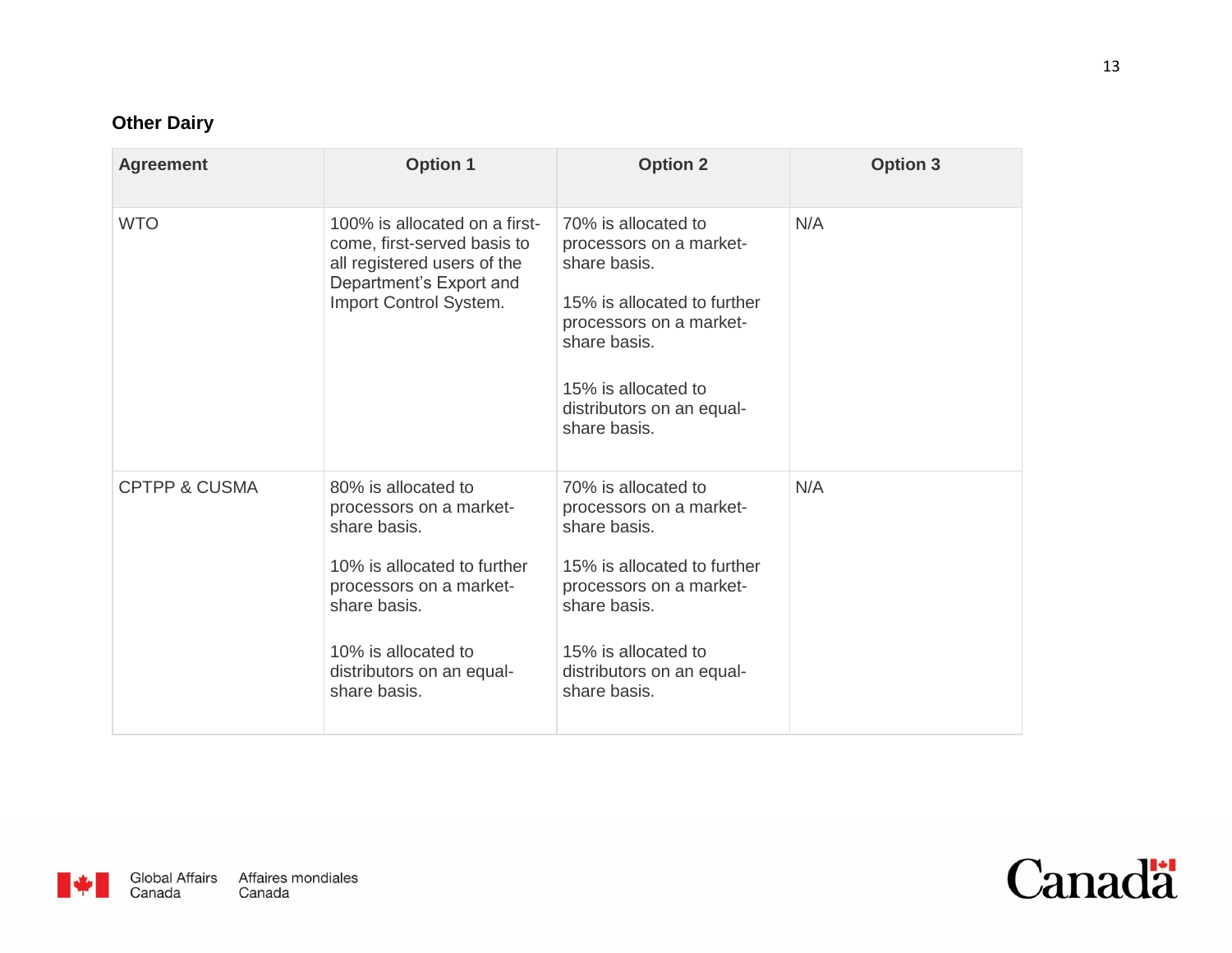# **Poultry**

## **Chicken**

| <b>Agreement</b>              | <b>Option 1</b>                                                                          | <b>Option 2</b>                                                                          | <b>Option 3</b>                                                                                |
|-------------------------------|------------------------------------------------------------------------------------------|------------------------------------------------------------------------------------------|------------------------------------------------------------------------------------------------|
| WTO & CPTPP &<br><b>CUSMA</b> | 60% is allocated to<br>processors and further<br>processors on a market-<br>share basis. | 60% is allocated to<br>processors and further<br>processors on a market-<br>share basis. | 40% is allocated to<br>processors and further<br>processors on a market-<br>share basis.       |
|                               | 35% is allocated to<br>distributors on an equal-<br>share basis.                         | 25% is allocated to<br>distributors on an equal-<br>share basis.                         | 13% is allocated to<br>distributors on an equal-<br>share basis.                               |
|                               | 5% is allocated to food<br>service operators on an<br>equal-share basis.                 | 15% is allocated to Non-ICL<br>processors on basis of pro-<br>rata demand.               | 43% is allocated to Non-ICL<br>processors on basis of pro-<br>rata demand.                     |
|                               |                                                                                          |                                                                                          | 4% is allocated to food<br>service operators on an<br>equal-share basis.                       |
|                               | <b>Option 4</b>                                                                          | <b>Option 5 (CPTPP only)</b>                                                             | Option 6 (WTO only)                                                                            |
|                               | 75% is allocated to<br>processors and further<br>processors on a market-<br>share basis. | 85% is allocated to<br>processors and further<br>processors on a market-<br>share basis. | A portion of the TRQ is<br>allocated to historical<br>allocation holders.*<br>Of what remains: |
|                               | 25% is allocated to<br>distributors on an equal-<br>share basis.                         | 10% is allocated to<br>distributors on an equal-<br>share basis.                         | 60% is allocated to<br>processors and further                                                  |
|                               |                                                                                          | 5% is allocated to food<br>service on an equal-share<br>basis.                           | processors on a market-<br>share basis                                                         |



 $\mathbf{v}$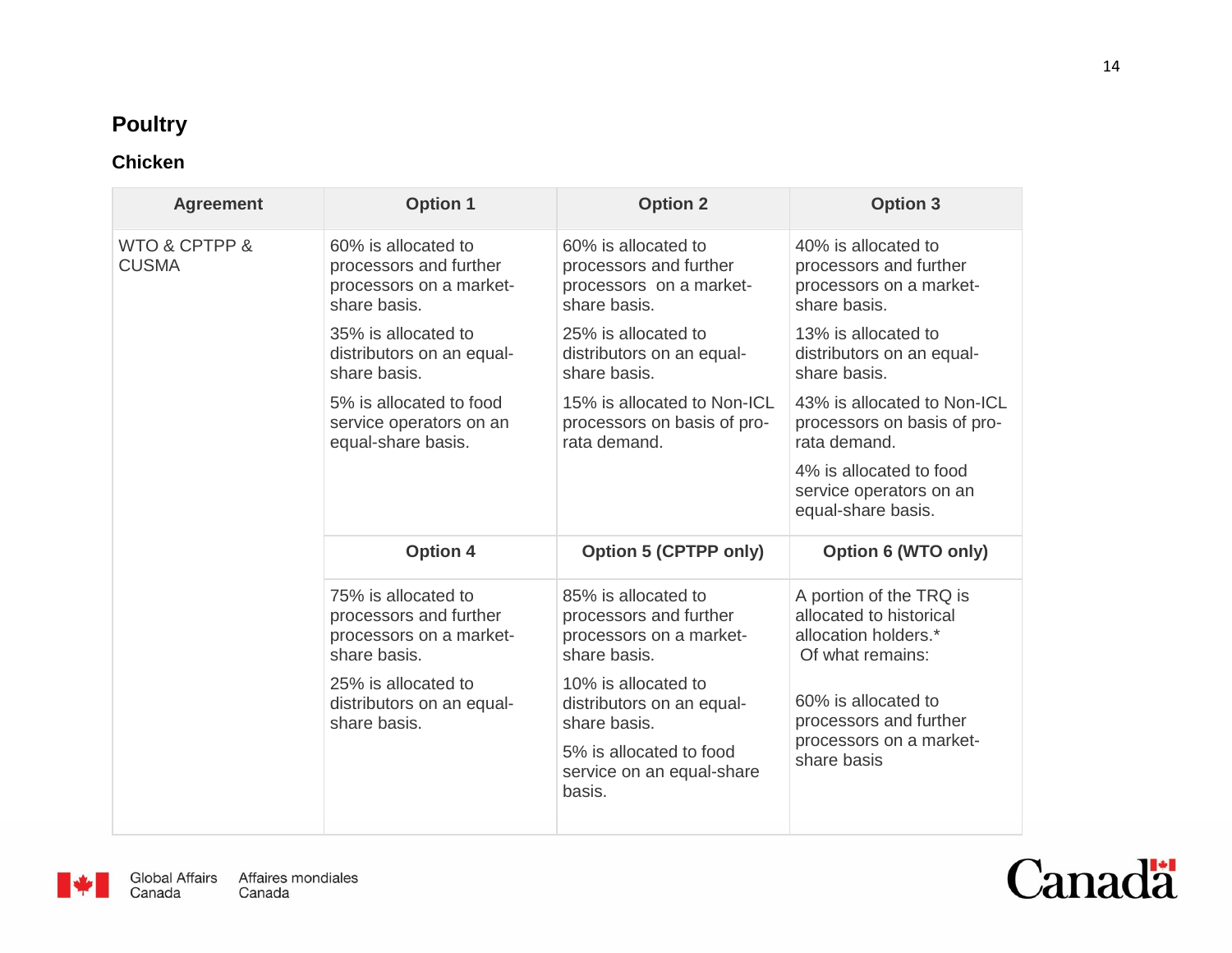|                                                       | 20% is allocated to<br>distributors on an equal-<br>share basis.                                                  |
|-------------------------------------------------------|-------------------------------------------------------------------------------------------------------------------|
|                                                       | 15% is allocated to Non-ICL<br>processors on basis of pro-<br>rata demand.                                        |
|                                                       | 5% is allocated to food<br>service on an equal-share<br>basis.                                                    |
| not able to transfer any portion of their allocation. | *Volume to be transitioned to the corresponding industry category over five years at a reduction of 25% per year, |

# **Turkey**

| <b>Agreement</b>       | <b>Option 1</b>                                                                                                                                              | <b>Option 2</b>                                                                                                                                                                                              | <b>Option 3</b>                                                                                                                                                                           |
|------------------------|--------------------------------------------------------------------------------------------------------------------------------------------------------------|--------------------------------------------------------------------------------------------------------------------------------------------------------------------------------------------------------------|-------------------------------------------------------------------------------------------------------------------------------------------------------------------------------------------|
| <b>WTO &amp; CPTPP</b> | 85% is allocated to<br>processors and further<br>processors on a market-<br>share basis.<br>15% is allocated to<br>distributors on an equal-<br>share basis. | 70% is allocated to<br>processors on a market-<br>share basis.<br>15% is allocated to further<br>processors on a market-<br>share basis.<br>15% is allocated to<br>distributors on an equal-<br>share basis. | A portion of the TRQ is<br>allocated to historical<br>allocation holders in their<br>fixed amounts.<br>The remainder is allocated to<br>Non-ICL processors on basis<br>of pro-rata demand |



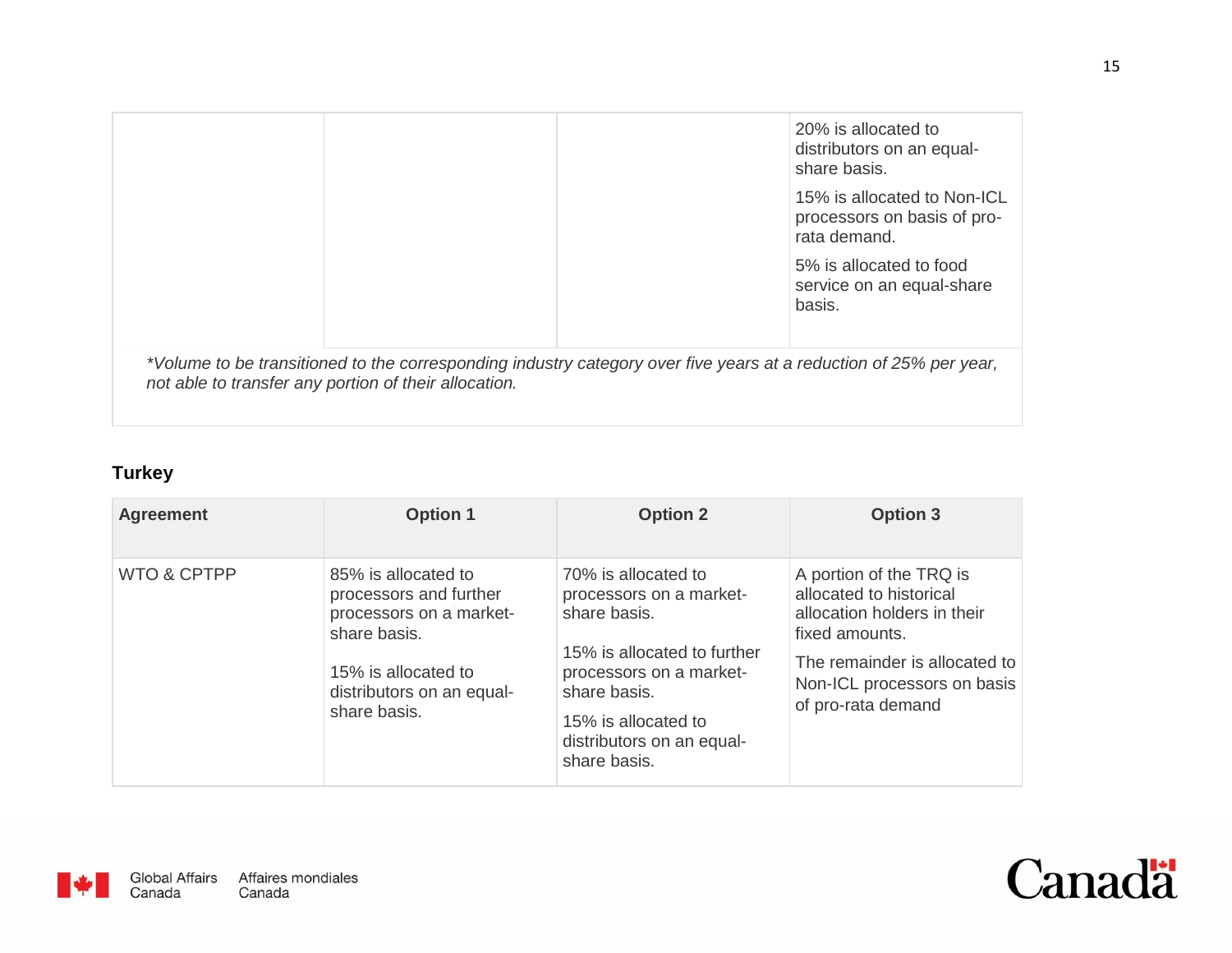# **Eggs**

## **Broiler Hatching Eggs and Chicks**

| <b>Agreement</b> | <b>Option 1</b>                                                | <b>Option 2</b>                                                | <b>Option 3</b> |
|------------------|----------------------------------------------------------------|----------------------------------------------------------------|-----------------|
| WTO & CPTPP      | 100% is allocated to<br>hatcheries on a market-share<br>basis. | 100% is allocated to<br>hatcheries on an equal-share<br>basis. | N/A             |

## **Eggs**

| <b>Agreement</b> | <b>Option 1</b>                                                                                                                                                                                                       | <b>Option 2</b>                                                                                                                                                                                                            | <b>Option 3</b> |
|------------------|-----------------------------------------------------------------------------------------------------------------------------------------------------------------------------------------------------------------------|----------------------------------------------------------------------------------------------------------------------------------------------------------------------------------------------------------------------------|-----------------|
| <b>WTO</b>       | TRQ is subdivided by<br>product category, and TRQ<br>is allocated first to historical<br>allocation holders.<br>Afterwards, remaining TRQ<br>is allocated per category:                                               | TRQ is subdivided by<br>product category.<br>Shell eggs are allocated to<br>federally-registered egg<br>stations on a market-share<br>basis.                                                                               | N/A             |
|                  | Shell eggs are allocated to<br>federally-registered egg<br>stations on a market-share<br>basis;<br>Egg products are allocated<br>to processors, wholesalers<br>or distributors that are active<br>in the Canadian egg | Egg products are allocated<br>to processors, wholesalers<br>or distributors that are active<br>in the Canadian egg<br>products industry, on a<br>market-share basis.<br>Egg powder is allocated to<br>federally-registered |                 |